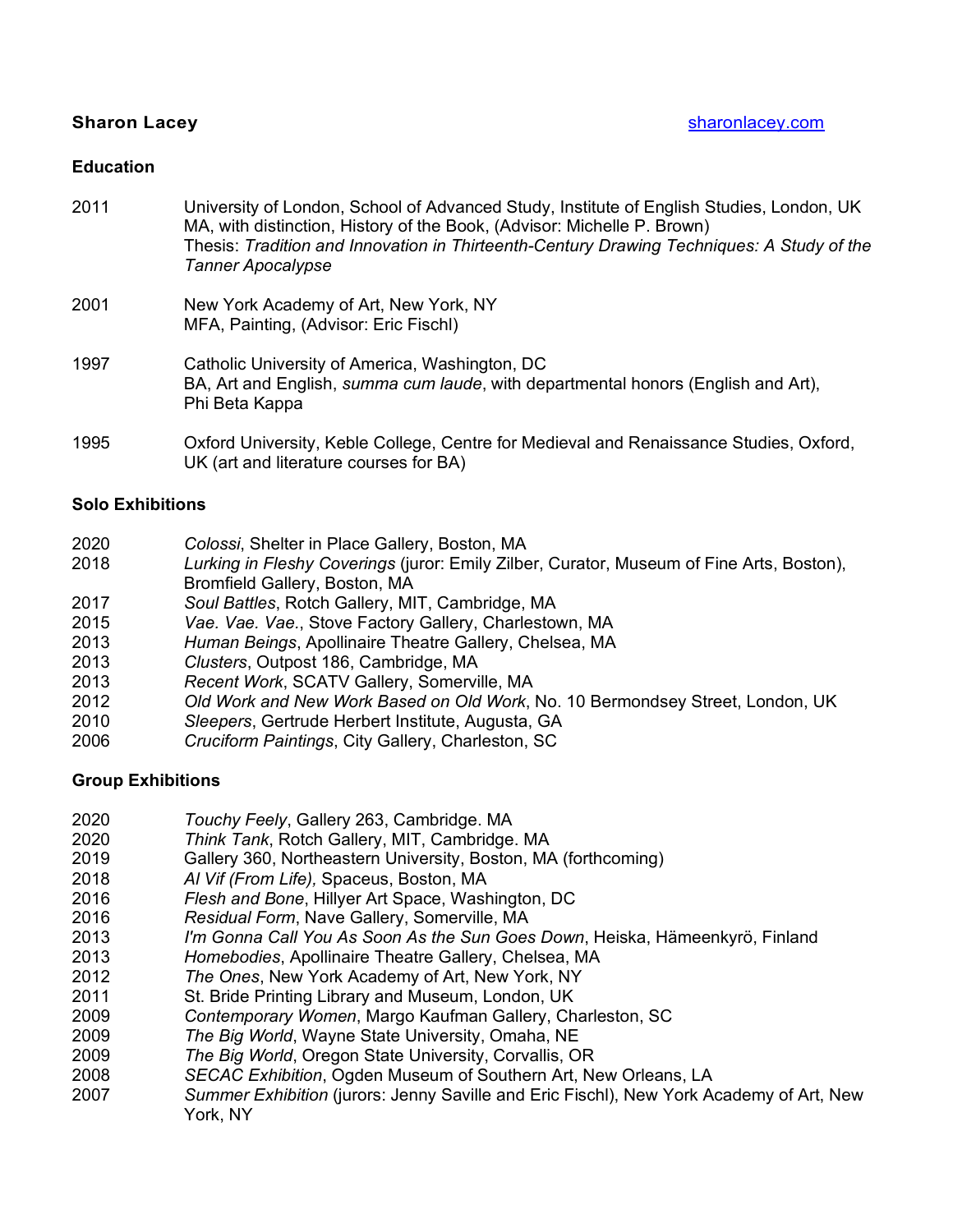- *Recent Works*, Halsey Institute of Contemporary Art, Charleston, SC
- *Floating*, 560 King Street Art Space, Charleston, SC
- *A Show of Heads*, Halsey Institute of Contemporary Art, Charleston, SC
- MFA Thesis Exhibition, New York Academy of Art, New York, NY
- *Young Contemporaries* (jurors: Guerilla Girls), Halsey Institute of Contemporary Art, Charleston, SC
- Thesis Exhibition, Catholic University of America, Washington, DC

## **Honors/Awards/ Residencies**

- Residency, Studios at Mass MoCA, North Adams, MA
- Solo Exhibition Winner (juror: Emily Zilber, Curator, Museum of Fine Arts, Boston), Bromfield Gallery, Boston, MA
- Artist Fellowship Grant (Visual Arts), Somerville Arts Council, Somerville, MA
- Council for the Arts at MIT (CAMIT) Grant, Cambridge, MA
- Residency, Arteles Creative Center, Häukijärvi, Finland
- Artist Fellowship Grant (Visual Arts), Somerville Arts Council, Somerville, MA
- Residency, Contemporary Art Center Woodside, Troy, NY
- 2011-12 Artist Books Research Network, Tate Britain and CCW, London, UK
- Residency, Can Serrat International Art Center, Barcelona, Spain
- China Workers' Center for International Exchange, guest artist, Southwest China
- Lowcountry Artist Grant, City of Charleston Cultural Affairs Office, Charleston, SC
- 2004-08 Research and Development Grants, College of Charleston, Charleston, SC
- Merit Scholarship, New York Academy of Art, New York, NY
- 1993-97 Archdiocesan Scholarship (full four-year academic scholarship to CUA), Washington, DC

# **Lectures/ Interviews/ Publications**

- MIT, gallery talk, Rotch Gallery, Cambridge, MA
- 2018 Massachusetts College of Art, gallery talk, Boston, MA<br>2017 **Tinted drawing: light Juminosity and lumen** vitae " Col
- "Tinted drawing: light, luminosity, and lumen vitae," *[Colour and Light in Ancient to Medieval](https://www.amazon.com/Colour-Light-Ancient-Medieval-Art/dp/1472478398)  [Art](https://www.amazon.com/Colour-Light-Ancient-Medieval-Art/dp/1472478398)*, Routledge, UK, 2017
- "VR Through a Long Lens," *In Media Res*, Fall 2017
- "The Convergence of Bits and Atoms," *Voices in Contemporary Art (VoCA)*, August 2017
- "Integrating the Arts at MIT, Then and Now," *SciArt*, August 2017
- Massachusetts College of Art, artist lecture, Boston, MA
- "Drawings in Medieval Manuscripts," Somerville Public Library, Somerville, MA
- "Art for the Age of the Anthropocene," *SciArt*, February 2015
- "Techniques of Manuscript Production and Medieval Reading Habits," Middlesex Community College, Concord, MA
- "Techniques of Manuscript Illumination," Somerville Public Library, Somerville, MA
- *Art at SCATV: Sharon Lacey*, SCATV, television interview
- 2013 "The Ramsey Psalter Master: His Works in Context," *Travel, Contact, Exchange*, Medieval and Renaissance Forum, Plymouth State University, Plymouth, NH
- *ArtExchange*, College Art Association Conference, artist presentation, New York, NY
- "Tradition and Innovation in Thirteenth-Century Drawing Techniques: A Study of the
- Tanner Apocalypse," College of Charleston, Charleston, SC
- Gertrude Herbert Institute, artist lecture, Augusta, GA
- *The Big World*, video interview, film project by artist Julie Green
- ShanghArt, M50, artist lecture, Shanghai, China